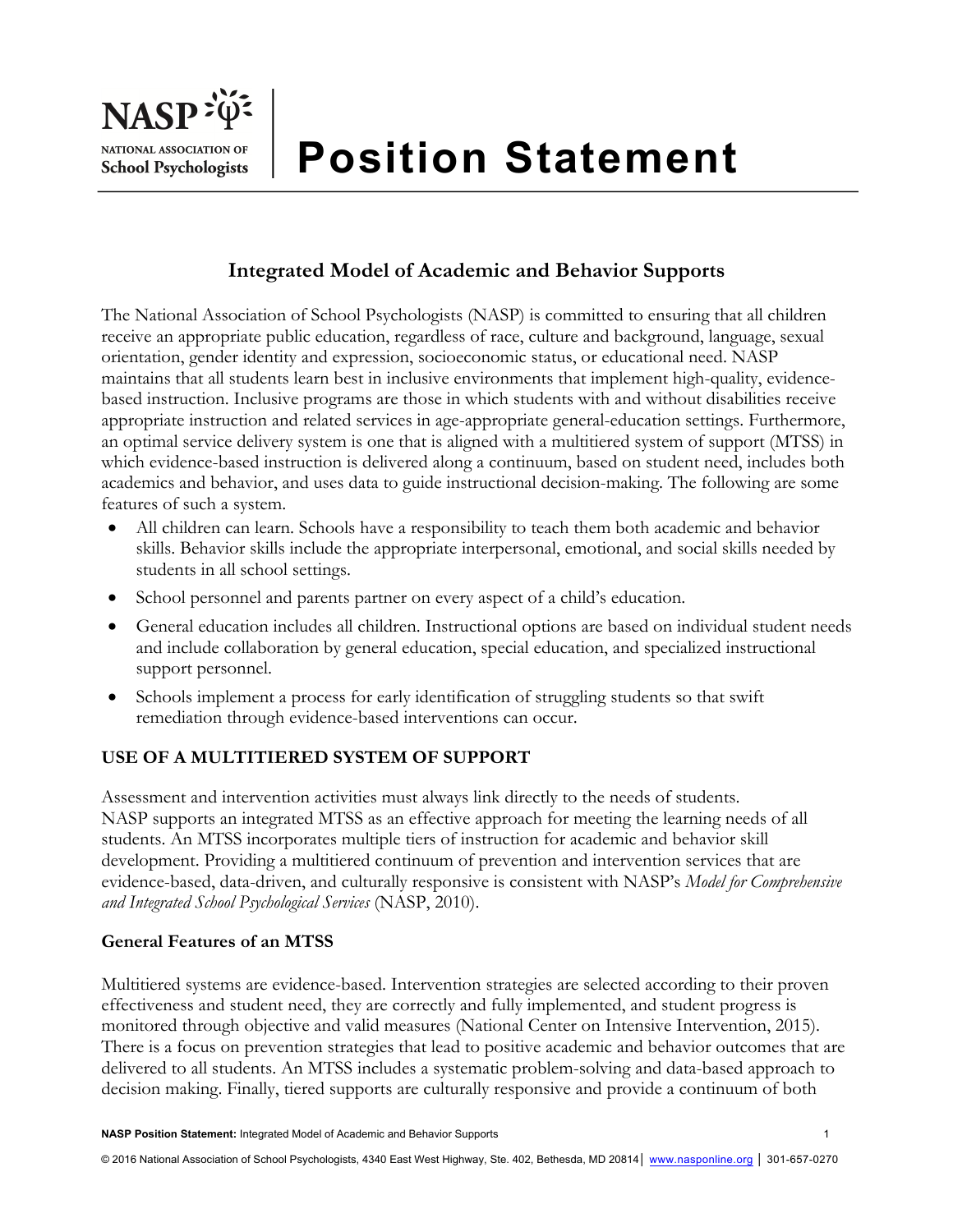academic and behavior supports that incorporate awareness of student diversity in race, culture and background, language, socioeconomic status, sexual orientation, gender identity and expression, and educational need.

#### **Specific Practices in an MTSS**

Specific critical features of a multitiered system of support include the following (Kovaleski,

- Comprehensive Tier 1 core instructional programs that include:
	- Clearly stated learning expectations and goals;
	- Explicit instruction;
	- Strategies to enhance student engagement;
	- Scaffolding and support for learners to move from acquisition through fluency, building to mastery, and generalization; and
	- High doses of corrective feedback.
- Early identification of student needs through implementation of universal screening measures completed with the entire school population.
- Identification of appropriate interventions of increasing intensity.
- Evidence-based, reliable, valid, and sensitive assessments used to monitor how students are responding to instruction and to make changes, as necessary, based on data.

MTSS can be used to improve outcomes for individuals and groups of vulnerable students who might otherwise experience exclusionary discipline through suspension and expulsion, grade-level retention, slower learning trajectories, dropout, lower postsecondary enrollment, and lower rates of employment (Cortiella, 2014). Examples of tiered supports are shown below.

| $\mathbf{1}$ | <b>Universal Support. In Tier 1,</b> all students are taught using high-quality instruction, and support is<br>provided for all students in the general education setting. Universal (i.e., school-wide) screenings for all<br>children are conducted regularly to identify the needs of each and every student. |                                                                                                                                                                                                              |
|--------------|------------------------------------------------------------------------------------------------------------------------------------------------------------------------------------------------------------------------------------------------------------------------------------------------------------------|--------------------------------------------------------------------------------------------------------------------------------------------------------------------------------------------------------------|
|              | <b>Universal Academic Instruction</b>                                                                                                                                                                                                                                                                            | <b>Universal Behavior Instruction</b>                                                                                                                                                                        |
|              | Schools select evidence-based core curricula<br>and use them with differentiated instruction in<br>response to student needs.<br>Teachers are trained and prepared to use                                                                                                                                        | • All expected student behaviors are taught,<br>prompted, and reinforced when observed.<br>Skills related to self-management, responsible<br>decision making, empathy, positive interpersonal                |
|              | adopted materials and methods effectively.<br>There are regular observations of teaching to<br>confirm that materials and methods are used<br>as intended.                                                                                                                                                       | relationships, and goal setting are taught.<br>School teams conduct primary prevention<br>$\bullet$<br>screenings that gather information about all<br>students.                                             |
|              | Regular (i.e., triannual) screening of all<br>students is conducted.<br>School teams analyze screening data to inform<br>٠<br>core instruction.<br>School teams use screening data to identify<br>students needing additional instruction.                                                                       | School teams gather and analyze data from<br>$\bullet$<br>existing school-wide information (e.g., office<br>disciplinary referrals) to identify which students<br>and/or settings need additional resources. |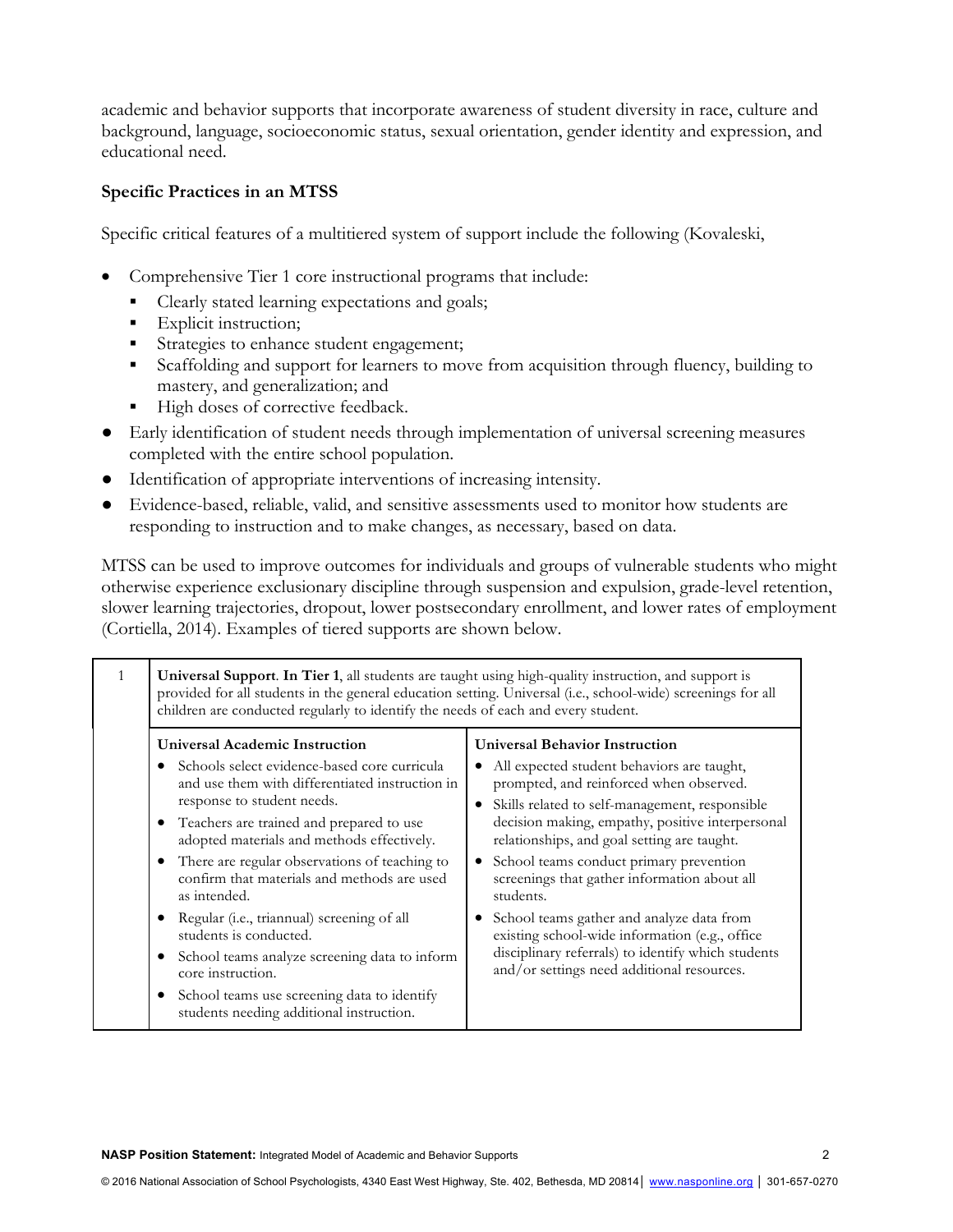| 2 | Targeted Support. At Tier 2, based on data from school-wide screening conducted at Tier 1, school<br>teams identify students whose academic and/or behavior performance and rate of progress are below<br>what is expected for their grade and educational setting. Instructional materials and appropriate progress<br>measures are selected based on individual students' learning needs. Tier 2 instruction is provided in<br>addition to the Tier 1 core instruction, and students complete weekly progress measures.                                                                                                                                                                                                                                                                                                                                                                       |                                                                                                                                                                                                                                                                                                                                                                                                                                                                                                                                                                                                                                                                                                                                                          |
|---|-------------------------------------------------------------------------------------------------------------------------------------------------------------------------------------------------------------------------------------------------------------------------------------------------------------------------------------------------------------------------------------------------------------------------------------------------------------------------------------------------------------------------------------------------------------------------------------------------------------------------------------------------------------------------------------------------------------------------------------------------------------------------------------------------------------------------------------------------------------------------------------------------|----------------------------------------------------------------------------------------------------------------------------------------------------------------------------------------------------------------------------------------------------------------------------------------------------------------------------------------------------------------------------------------------------------------------------------------------------------------------------------------------------------------------------------------------------------------------------------------------------------------------------------------------------------------------------------------------------------------------------------------------------------|
|   | <b>Supplemental Instruction</b><br>Targeted supplemental instruction is provided<br>to students in small groups.<br>Tier 2 instruction is aligned with student need<br>$\bullet$<br>according to assessment data.<br>Instruction provides high doses of<br>$\bullet$<br>opportunities to respond.<br>Instruction includes immediate corrective<br>$\bullet$<br>feedback.<br>Instruction incorporates procedures for<br>$\bullet$<br>maximizing student motivation.<br>School personnel conduct observations to<br>ensure that supplemental instruction is<br>implemented as intended.<br>School personnel monitor student progress on<br>$\bullet$<br>a weekly basis using psychometrically valid<br>progress measures.                                                                                                                                                                         | <b>Environmental Adjustments and Social</b><br><b>Behavior Instruction</b><br>• School personnel use additional assessments such<br>as student/parent/teacher rating scales,<br>observations, and/or interviews to identify<br>appropriate interventions.<br>• Small group and individualized behavior supports<br>are provided to improve students' behavior and<br>social skills.<br>• As needed, teacher practices are modified to meet<br>students' needs.<br>· Progress is regularly monitored with student-<br>specific measures such as direct behavior ratings<br>and daily report cards.<br>· Students, parents, and teachers stay informed<br>about student progress through regular<br>communication.                                         |
| 3 | Intensive Support. At Tier 3, students who continue to struggle despite high-quality Tier 1 and 2<br>instruction, or whose needs are more intense than can be addressed by typical Tier 2 interventions,<br>require the most intensive, and sometimes individualized, instruction. A problem-solving team typically<br>determines the need for intensive supports based on a variety of assessments that include data collected<br>during prior interventions and instruction. More frequent progress monitoring (e.g., hourly, daily, or<br>weekly) is used to document progress toward grade level standards. A student's inadequate response to<br>interventions at all three tiers may be used as part of the documentation for special education eligibility in<br>relation to a specific learning disability (e.g., a specific learning disability for limited progress in<br>academics). |                                                                                                                                                                                                                                                                                                                                                                                                                                                                                                                                                                                                                                                                                                                                                          |
|   | Intensive Instruction<br>School personnel conduct enhanced<br>assessments of students' academic skills to<br>closely match interventions to specific student<br>needs.<br>Intensive instruction is provided to students<br>$\bullet$<br>in very small groups or individually.<br>The instruction includes modeling, scaffolded<br>$\bullet$<br>practice, many opportunities for students to<br>respond, immediate performance feedback,<br>and regular mastery assessments.<br>Strategies related to student motivation are<br>$\bullet$<br>included.<br>School personnel monitor student progress<br>$\bullet$<br>weekly or more frequently.<br>School personnel conduct observations to<br>٠<br>ensure that instruction is implemented as<br>intended.                                                                                                                                        | <b>Intensive Social Behavior Instruction</b><br>Behavior interventions are individualized and<br>may be provided by specialized personnel.<br>• As needed, functional behavior assessments are<br>conducted to determine the environmental<br>factors that are maintaining the behavior. Such<br>data are used to create multisystemic<br>interventions across a range of environments,<br>including school, home, and community.<br>Wraparound support that involves collaboration<br>٠<br>between school and community service providers<br>might be needed.<br>School personnel monitor student progress very<br>$\bullet$<br>frequently (e.g., hourly to daily) with measures<br>specifically matched to the student's individual<br>learning goals. |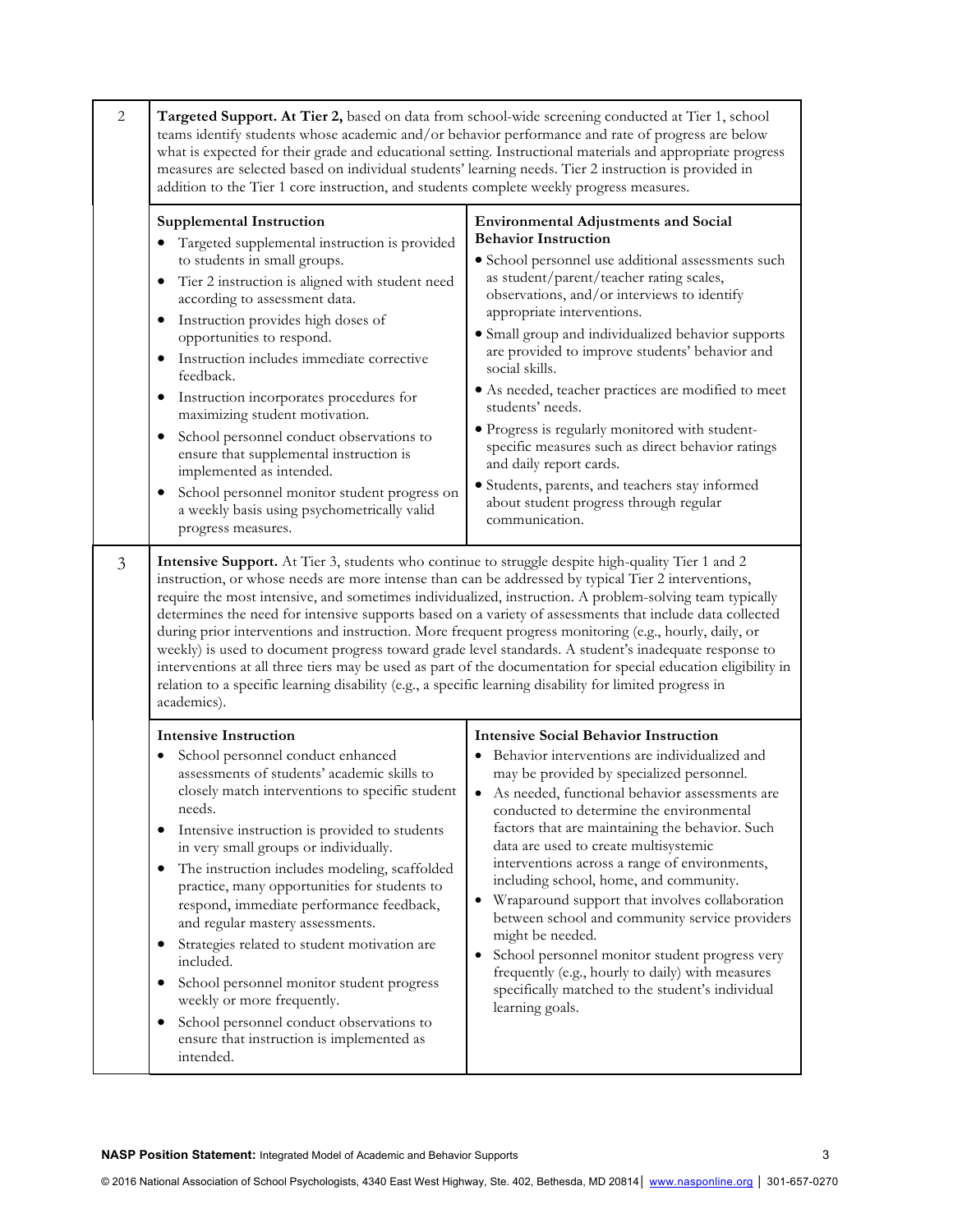Having sufficient reliable data from validated progress measures is essential for the accurate interpretation of student progress (National Council for Measurement in Education, 2014). Progress data review must begin with consideration of whether there are sufficient data points for interpretation and include an assessment of whether the intervention strategies were implemented as planned.

## **ROLE OF THE SCHOOL PSYCHOLOGIST**

School psychologists can be instrumental agents in the application of a multitiered system of academic and behavioral supports because of their broad training in evidence-based practice, consultation, assessment, and data-driven instructional decision making for students from diverse backgrounds (NASP, 2010).

### **Tier 1**

- Participate in the design and implementation of core academic and behavior curricula.
- Lead teams in designing and implementing school-wide universal screening systems and using these data to guide core instruction and to help identify students at-risk.
- Collaborate with family members and other professionals who support students with academic and behavioral challenges.
- Advocate for the mental health needs of all students by leading efforts to incorporate regular instruction and progress monitoring (routine checks of student proficiency during the instructional year to verify growth) of student wellness at the universal level (NASP, 2015a).

### **Tier 2**

- Assist teachers and school teams in selecting evidence-based interventions and progress monitoring tools match to student need.
- Support regular progress monitoring and data reviews, including reviews of treatment integrity.
- Consult with teachers and other school staff to boost understanding and interpretation of progress data to determine if students are making adequate progress and whether intervention changes are needed.
- Lead small-group interventions to support students' social skills and mental health (NASP, 2015b).

# **Tier 3**

- Participate in functional behavior and academic assessments to customize individual plans for students' interfering behaviors and development of appropriate behaviors and academic skills.
- Assist school teams in selecting evidence-based interventions that align to the intensive needs of specific students.
- Examine the systems that influence the development of individual students to support better alignment with student development and needs.
- Provide individualized counseling and therapy for students with intensive mental health needs (NASP, 2015b).
- Collaborate with parents and school teams as part of the frequent review and interpretation of Tier 3 data to determine whether a student should be referred for a comprehensive evaluation.

**NASP Position Statement:** Integrated Model of Academic and Behavior Supports 4